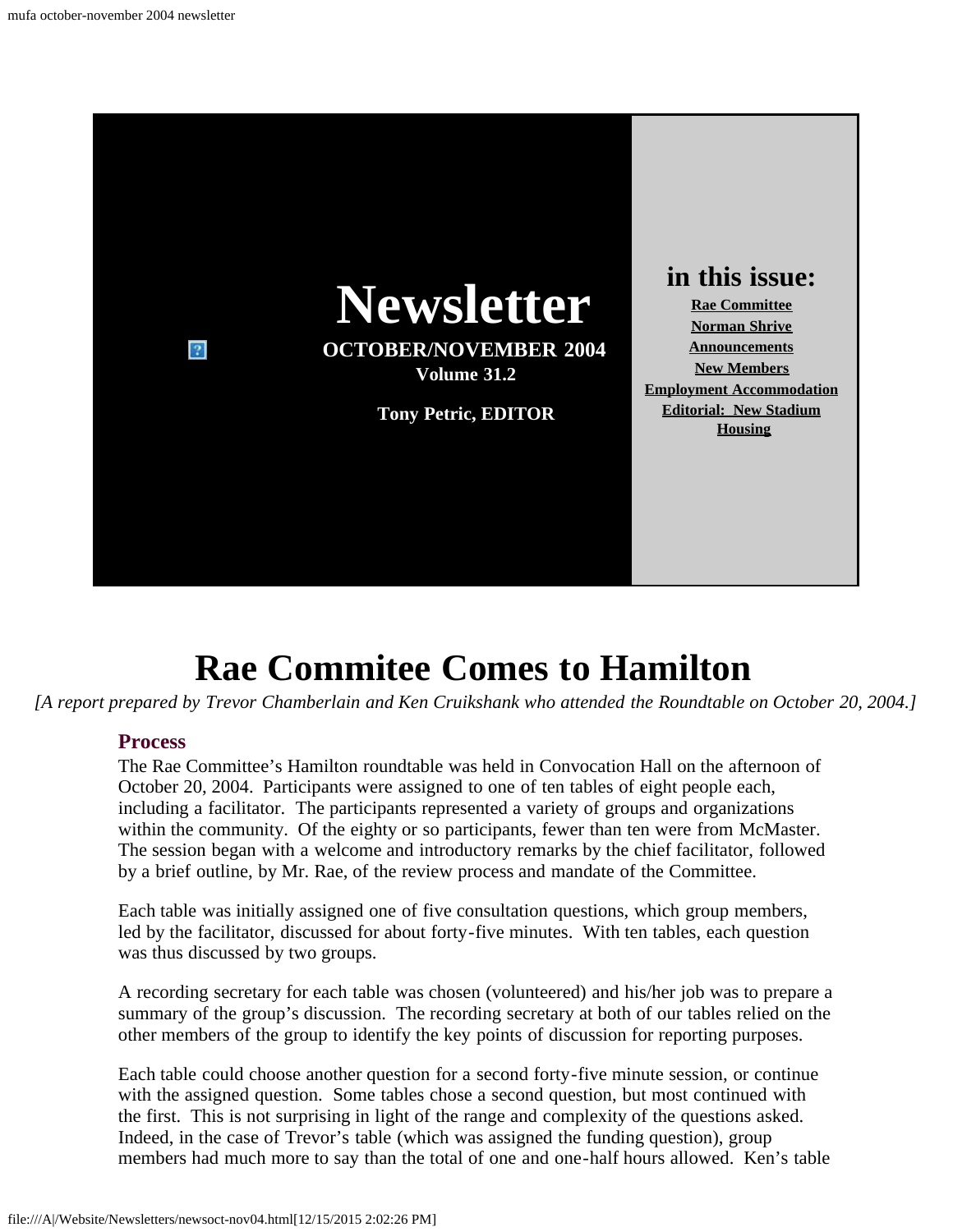discussed two questions, in part because the assigned question (on institutional structures) proved difficult to discuss, particularly for those outside the system and given the absence of background information in the Rae Report on past or current structures.

At the end of the afternoon, someone from each table delivered a verbal report on the findings to the larger group, so we heard views on all of the questions.

#### **Mr. Rae's Remarks**

Mr. Rae also spoke to the entire session. He noted that while the government would have to put more money into post-secondary education, students would have to pay more as well. He also noted that some students would end up paying less, with more students receiving assistance than is the case presently (augmenting student loan assistance seemed to be his preferred choice). Though acknowledging that society as a whole benefits from a welleducated population, he argued that the main beneficiary of higher education is the student. Mr. Rae also seemed to favour the view that different institutions should be allowed to do different things in the university system, though the system as a whole should be comprehensive. He also acknowledged that the opportunities for graduate education across the system should be expanded.

Generally, Mr. Rae tended to link post-secondary education with career opportunities and skill shortages. Though acknowledging that there should be room for educational opportunities that do not lead to specific careers, the economic benefits of higher education appeared to be his central argument for increased funding (both from government and students).

A number of possible funding (not necessarily mutually exclusive) models were suggested: progressive assistance (loans, tuition deferrals) to students, direct payments to students instead of to institutions; tuition deferrals ("go now, pay later"); flexibility on tuition fees (program level, institutional incentives, cost versus market demand); payments to institutions for delivery of results (e.g. retentions/graduation rates) versus student enrollment.

Mr. Rae emphasized the need to facilitate the transfer of credits, both between colleges and universities and among community colleges. He used the example, which we understand has been repeated elsewhere, of the failure of a university to permit college tourism courses to be put towards a university degree in the same field.

Mr. Rae also seemed to think that, whether it was centralized or institution-based, a mechanism for systematic program evaluation was both inevitable and a good thing. He contended that evaluation would make governments more accountable. He used the example of student:faculty ratios, which he argued was just as appropriate a performance indicator for the post-secondary system as student:teacher ratios are for the primary system. With a public evaluation system in place, governments would be held responsible for rising student:faculty ratios.

#### **Funding: Mr. Rae's Participation**

Mr. Rae sat in on most of the discussion at Trevor's table, mostly as a listener. Though he acknowledged that he considered it a given that the provincial government would have to increase its funding of post-secondary education, he did not offer any specifics. His primary interest was in eliciting opinions about the amount and structure of student tuition and the level and form of student financial assistance. He seemed particularly concerned with whether tuition levels (implying they would be higher in the future) would discourage or preclude young people from entering post-secondary programs. He suggested that tuition be graduated in some fashion as students move through university or college, with perhaps, the first two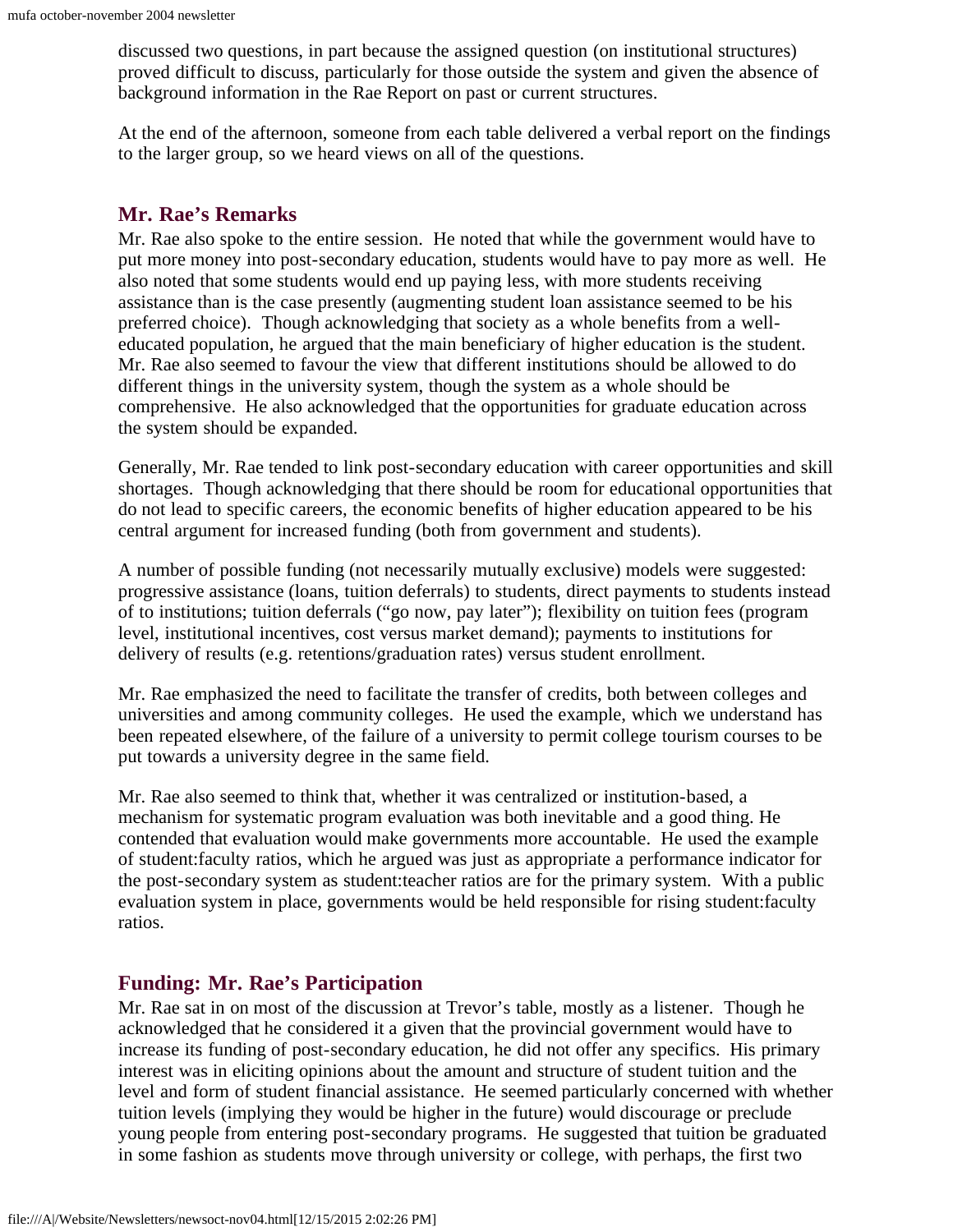years' tuition being deferred entirely until students begin working. He also suggested that the level of loan repayment be graduated according to post-graduation income. That is, students earning high incomes would be expected to repay a larger proportion (perhaps all) of the assistance they had received than those earning low incomes.

#### **Group Reports**

Two tables were assigned each of the five questions. Some tables only considered the assigned question, others moved on to a second question (of their own choosing) in the second half of the session. A summary of some of the points raised and reported to the larger group, though not necessarily universally supported, under each of the five topics follows:

#### **Accessibility**

- an information clearinghouse (both educational and career opportunities)
- more resources for career counselling in high school
- better accessibility for minority groups

#### **Quality**

- standards should be set by individual institutions, not centrally by government
- institutions have to be competitive according to global standards

#### **System Design**

• reduce barriers to entry and transfer by part-time students

 • facilitate transfers between colleges and universities, and among both colleges and universities

#### **Accountability**

 • government versus institutional oversight: an independent body favoured by one group; no consensus in Ken's group, owing to a fear among some external members and students of just another layer of bureaucracy. Both groups believed that if such a body is created, it should have representation more like what we had at the roundtable, that is including representation from individuals outside the college and university systems.

#### **Funding**

 • if the emphasis is on career preparation, employers should be directly involved in funding higher education

 • financial incentives to encourage specific skills (this idea was not universally supported)

- pro-rated tuition depending on income
- defer tuition and make payments income-contingent

 • mix of loans and grants provided to students would change over the course of their program, but a return to a

 larger grant component in OSAP – one group supported higher grants and lower loans in the early years; another

 group supported higher grants in the later years (as reward for retention, defined not as retention in same

 institution or even sector, but retention in the post-secondary system as a whole)

• government responsible for providing financial access by all qualified students

 • greater clarity and flexibility required in determining who qualifies for student loans

• provide tax relief for post-secondary education to lower income families

• educate parents as to their responsibility and role in supporting children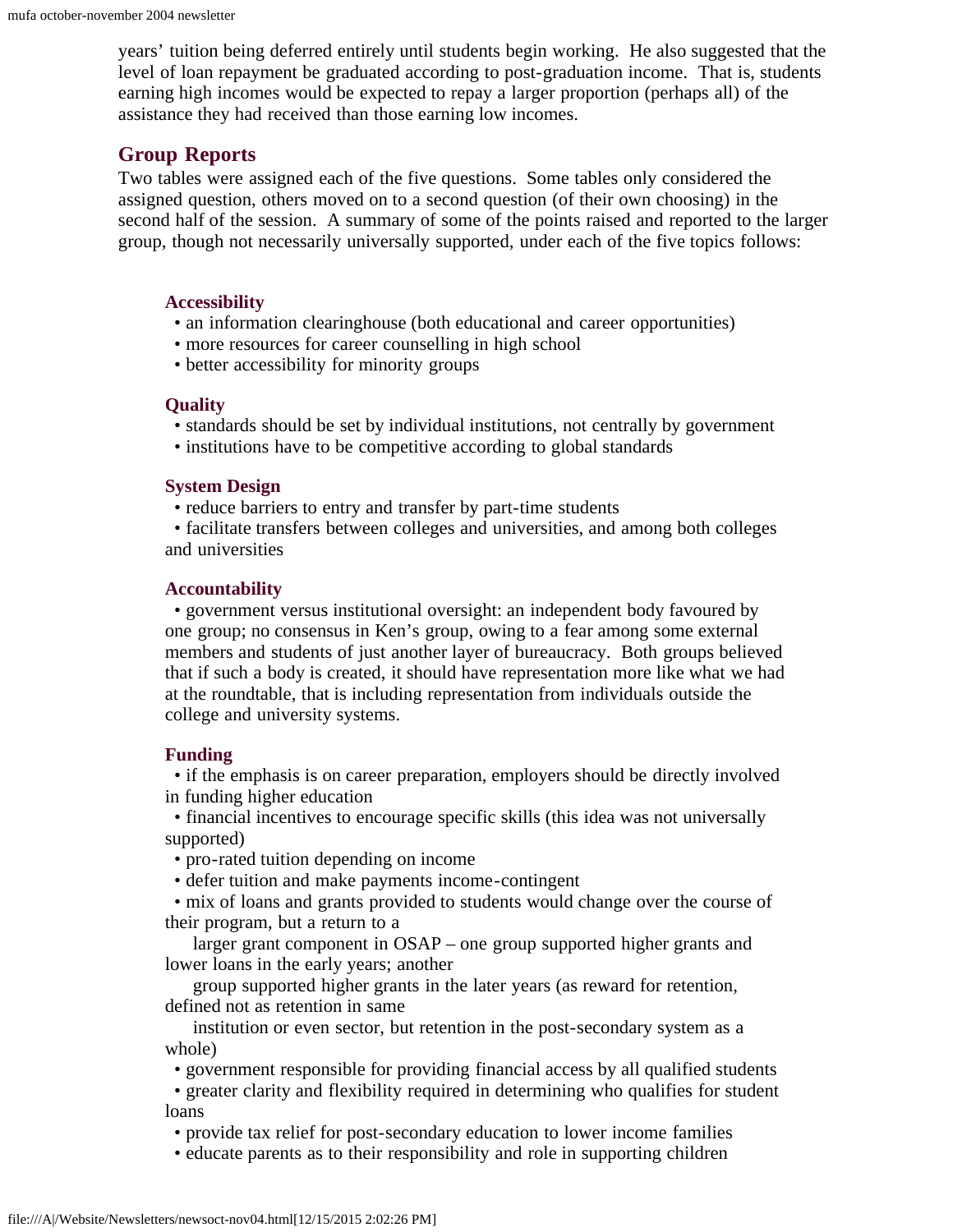attending post-secondary institutions

 • lower tuition in first two years of university, or some other system to mitigate "sticker shock"

- de-regulation of tuition fees generally opposed
- support for alternatives to enrolment (e.g. retention/completion rates) as the basis for direct funding of
	- universities)

#### **Observations**

Clearly, one point of the roundtable exercise is to demonstrate to those participating what a difficult challenge the Rae Committee faces. The organization of the roundtables is intended to have college, university and external stakeholders encounter different views, and in this it is relatively successful. One or two ideas that might be of use to the Rae Committee emerged from the roundtable, and that is probably as much as can be expected from any method of gathering information.

<span id="page-3-0"></span>Although useful, the exercise (and this would extend to the online workbook as well) is limited by the inconsistent amount of background information provided in the Rae Report and/or the experience of participants in the system. The Rae interim report and workbook are rather better at stating some problems than at explaining how those problems are currently addressed. It is odd, for example, that no effort is made to explain the past or current institutional relationship between the provincial governments and the university or college sector, or, for example, the history of or current nature of OSAP and student assistance. The workbook does focus the discussions, although, as one participant noted, the options to be discussed seem to unnecessarily narrow the broader questions being asked.

> *Norman Shrive, Professor Emeritus, past-President of the Faculty Association, Chair of the English Department for two terms, leading figure for many years at McMaster and in the wider university world, died on September 11, 2004. A memorial gathering, "In the Memory of Frank Norman Shrive: A Life Celebrated", organised by his son, Christopher, was held on September 27 at 3:00 p.m. in the Great Hall of the Alumni Building. The Hall was filled to capacity, as befitted the memory of this extraordinary man. Eulogies and Remembrances were given by David Dooley, Professor Emeritus, University of Toronto, academic associate and friend of many years, by Susan Hardy, friend since 1981, David McFarlane, designer, builder and owner of "Normerica" post-and-beam houses, George Stewart, co-aviator and lifelong friend, and Christopher Shrive. Graham Roebuck was Master of Ceremonies. The following paragraphs are adapted from his remarks on Norman's career.*

 Norman Shrive Professor

 $\left|2\right\rangle$ 

Emeritus English

It is fitting that we gather in this fine building, home of the University Club, of which Norman was twice President. The day before his death he joined his regular Friday lunch and conversation group, as was his custom. He was in good form.

I am grateful for the opportunity to speak about Norman to whom I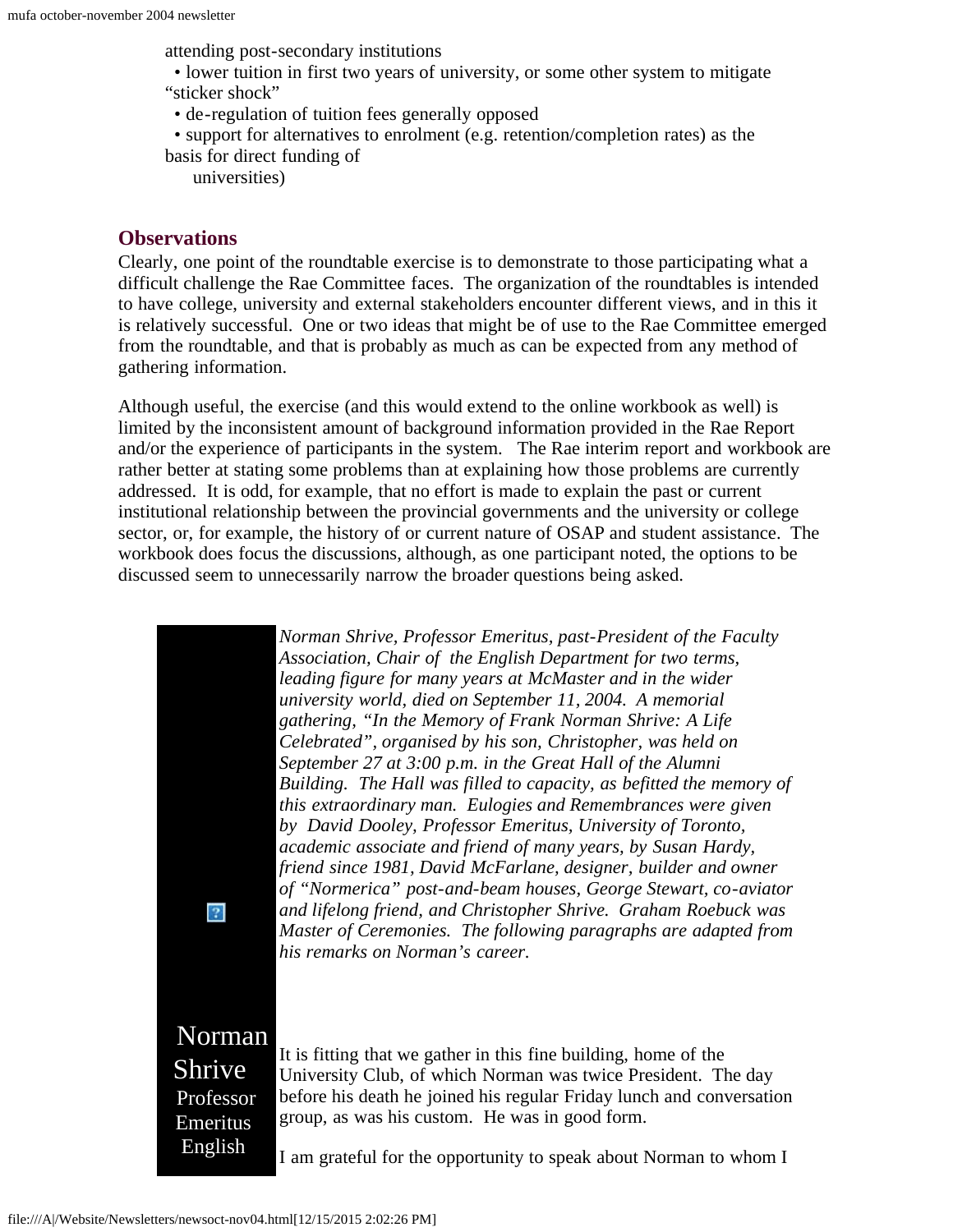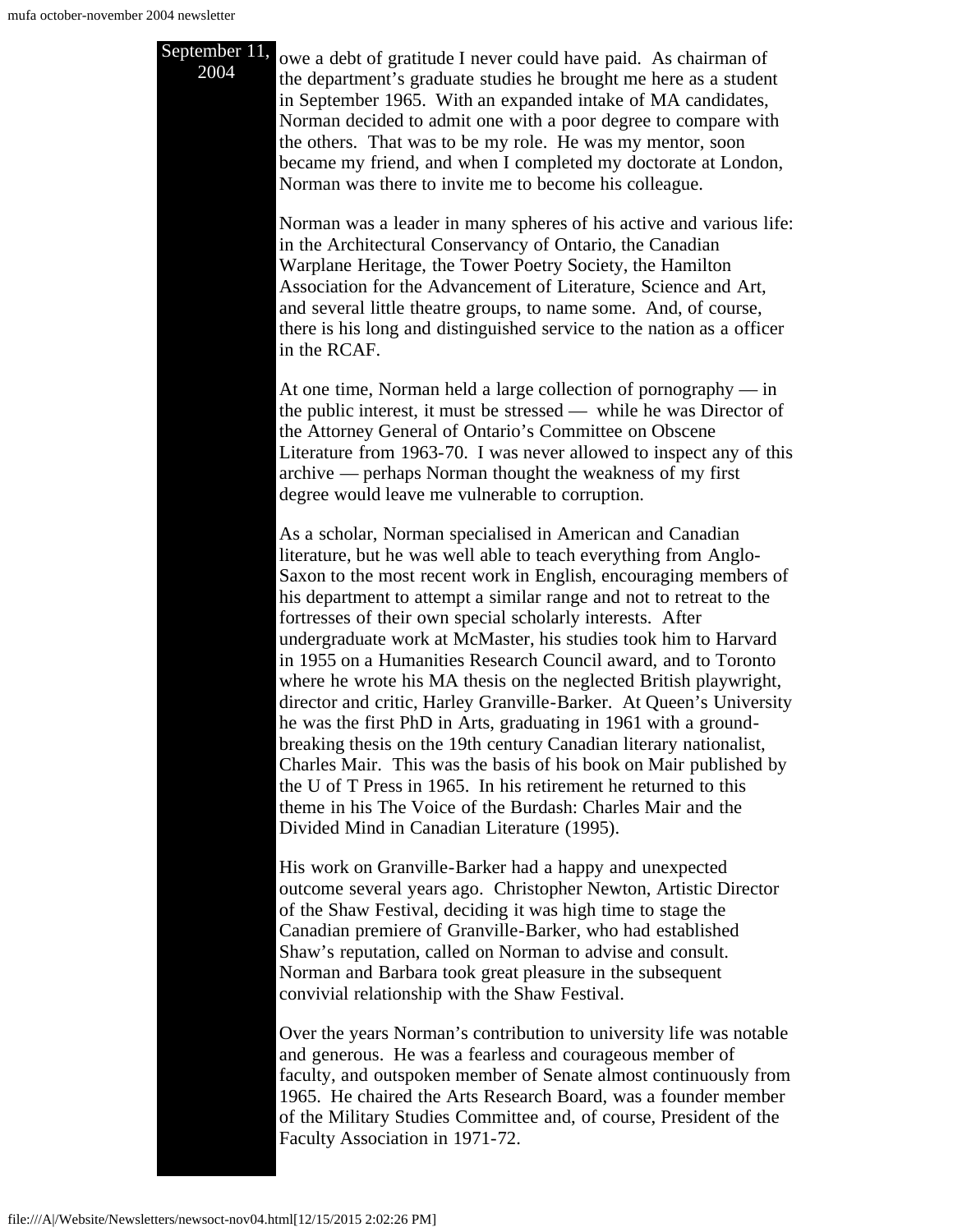Norman's two terms as Chairman of the English Department from 1967-73 were marked by his sprezzatura style. It was the golden age of English Studies in Canada. In a period of vigorous departmental growth he steered it to prominence in the University and to an enviable nationwide reputation for teaching and scholarship. It was fitting that he was elected Chairman of the Association of Chairmen of Departments of English, serving in that office from 1969-71. He was a stern critic of academic fads and pretentiousness. Falling standards earned his reprimands from which neither status nor rank was protection. One summer, teaching summer school in Dublin, Jonathan Swift's famous epitaph in St. Patrick's Cathedral — about saeva indignatio, his savage indignation — struck Norman with special force as the apt commentary on the times.

Norman's early study of Latin stood him in good stead as a grammarian. His judgement on questions of English usage was often required for authoritative settlements of differences of opinion. He had an easy, seemingly effortless mastery of English prose, for which, one of my senior colleagues once said he would give his writing arm. For those of us who sweat and toil, whose writing "smells of the lamp," Norman's gift was enviable. On the afternoon before his death he was discussing the work he was currently engaged in, reading passages of the first chapter completed, and raising questions about how the narrative voices should be constructed for the rest of the account. It was not, as one might have guessed, autobiographical; it was the story of one of Norman's acquaintances, a valiant airman. It was an extraordinary story.

Not everything in Norman's life was easy — not by a long way but he would not have changed a thing for a life of slothful ease. He lived it fully; to the hilt. We shall not see his like again.

> *Graham Roebuck, Professor Emeritus, English*

 $|2\rangle$ 

<span id="page-5-0"></span>**As Returning Officer for the by-election to fill two vacancies on the Executive of the McMaster University Faculty Association for 2004/05, I hereby report that, as there were no further nominations by the October 29, 2004 deadline, the Executive's**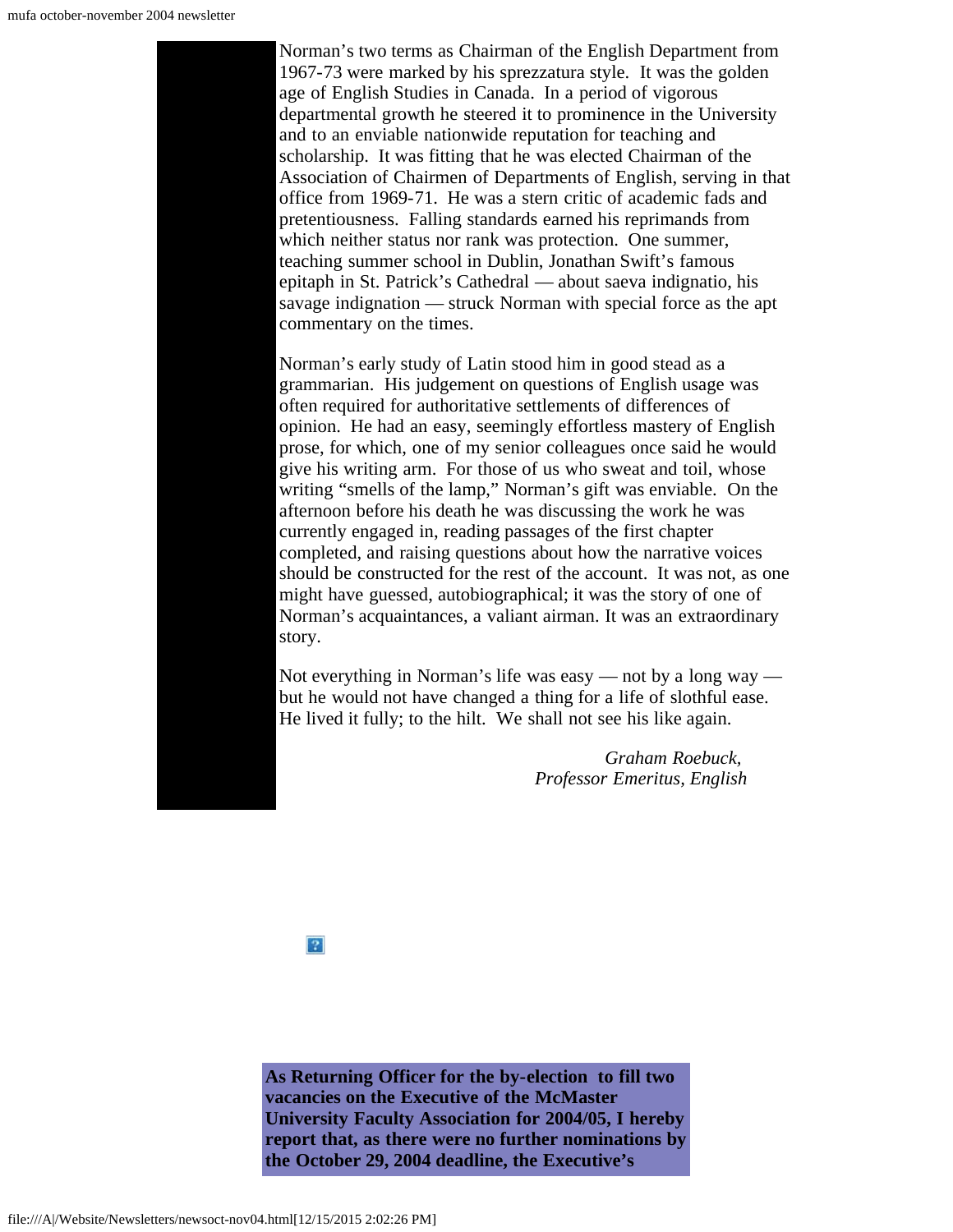**candidates, MARTIN HORN (Associate Professor in the Department of History, Faculty of Humanities) and ROB WILTON (Associate Professor in the School of Geography & Earth Sciences, Faculty of Science), who wereproposed to the membership on October 19, 2004, are declared elected.**

**E. R. Mead, Returning Officer**

#### **More Committee Appointments**

**Attention all GO Transit riders Wondering where your bus has gone? Well, on October 31, the GO Transit bus stop in front of the McMaster Museum of Art was relocated to the traffic circle on the EAST side of the Mary Keyes residence. This new GO Transit bus stop area will have two separate platforms, one for the Hwy. 407 services to Mississauga and York University and one for the Lakeshore routes to Burlington and Toronto's Union Station. The second GO Transit bus stop on the WEST side of the Mary Keyes Residence will continue to operate.**

Many thanks to the following individuals who have volunteered to serve the Association. **Helen McDonald** (Family Medicine) and **Jean Wilson** have agreed to represent their departments on the MUFA Council. **Heather Arthur** (Nursing) and **John Weaver** (History) will represent MUFA on the newly formed Travel Advisory Group.

And apologies to **Paul Faure** (Psychology) whose name was mangled in the September 2004 Newsletter. Paul is one of MUFA's reps on the Bookstore Board.

#### **Security of Exams**

**As December approaches, the campus experiences an increase in break and enters into departmental offices. The main motivation for this crime appears to be the acquisition of exams. Here are some suggestions to help prevent these types of crimes:**

- **Remove all exams or drafts of exams from your office daily.**
- **Save a copy of the exam on a disk which is safely secured.**
- **Password your computer and then password or encrypt all exams or grade files.**
- **Double check that your office door is secure before leaving your office.**
- **Report lost or missing keys or access cards immediately to Security (Ext. 24281).**
- **Know the whereabouts of your keys and access cards at all time, and do not loan them out.**
- **Report any suspicious persons or activity immediately to Security (Ext. 24281). Please note their description.**
- **If people appear to be loitering around your office door, watch that they are not tampering with your lock or door.**
- **Inspect your lock nightly looking for signs of tampering.**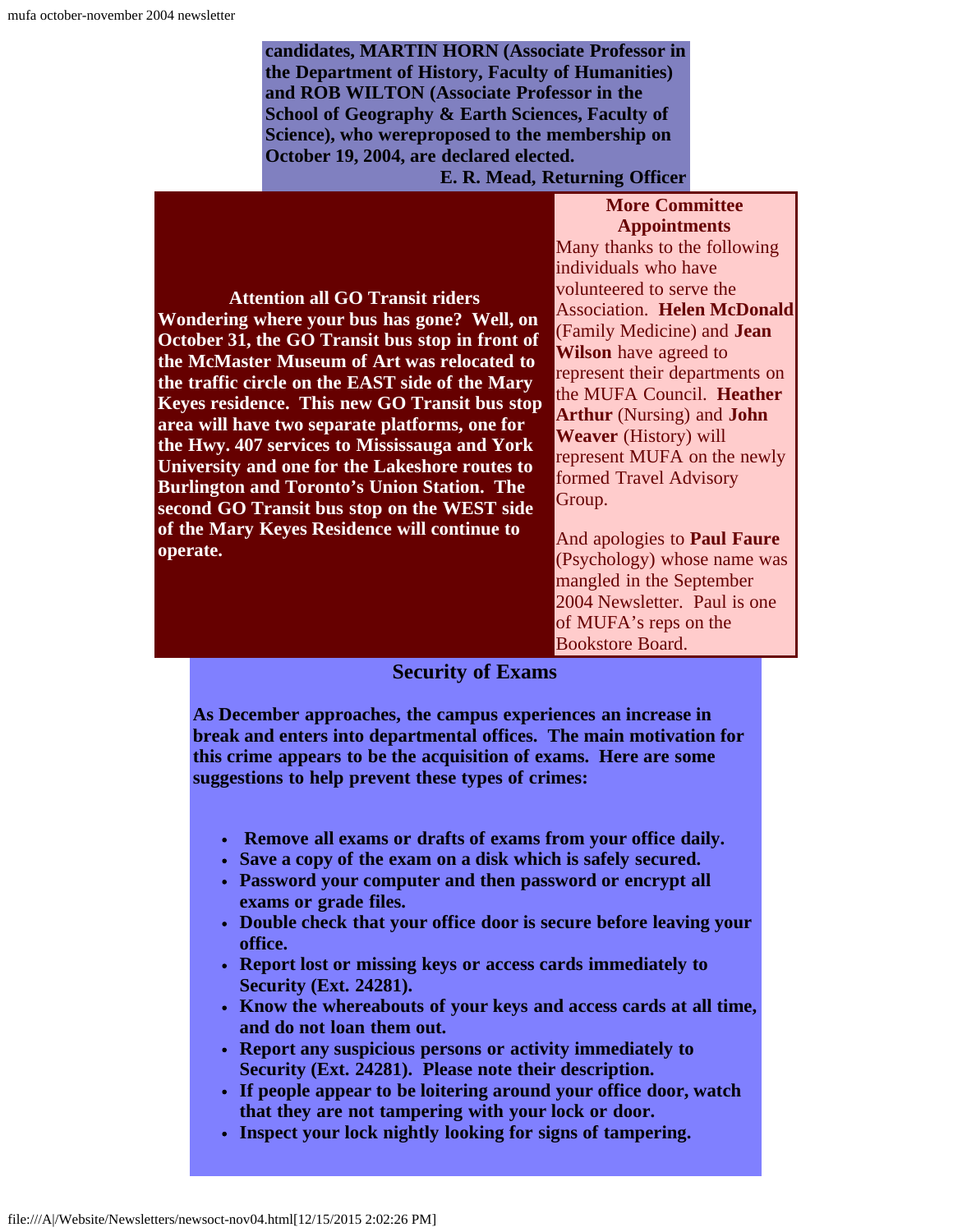**Security can be contacted in the following ways: 905-525-9140, ext. 24281 905-522-4135 "88" from any University telephone "Security button" on all campus pay phones all campus elevator phones red poled emergency phones**

#### $|2|$

## **New Members**

**Renee**

**Raha**

<span id="page-7-0"></span>**Megan Begbie Chandrima Chakraborty Paolo Chirumbolo Economics Anna Danielova Kim Dej Timothy Field Anita Fisher Jonathan Geen Alina Gildiner Michel Grignon Wolfgang Kunze**

 **Pathology & Mol. Med English Mod Languages & Ling Finance & Bus Biology Elec & Computer Eng Nursing Religious Studies Health Stds/Political Sci Gerontological Stds Psychiatry & Beh Neuro**

**Labiris Yvonne Lawlor Brian Lichty Rafik Loutfy Anne Milne Marc Ouellette Sandeep Sumanth Shankar S téfan Sinclair Peter Vilks Medicine Nursing Pathology & Mol Med Chemical Engineering Leadership & Learning English Pediatrics Mechanical Engineering School of the Arts Marketing**

 $\sqrt{2}$ 

#### $\vert 2 \vert$

# **For Your Information Employment Accommodation**

<span id="page-7-1"></span>**1. McMaster University is committed to providing equal treatment with respect to employment without discrimination because of race, ancestry, place of origin, citizenship, creed, sex, sexual orientation, age, record of offence, marital status, family status, disability, colour or ethnic origin as required by the Ontario Human Rights Code (hereinafter referred to as "the Code"). McMaster University has a legal obligation to accommodate both employees and job applicants in a manner which respects their dignity, is equitable and which enhances their ability to compete for jobs, perform their work and fully participate in employment at the University.**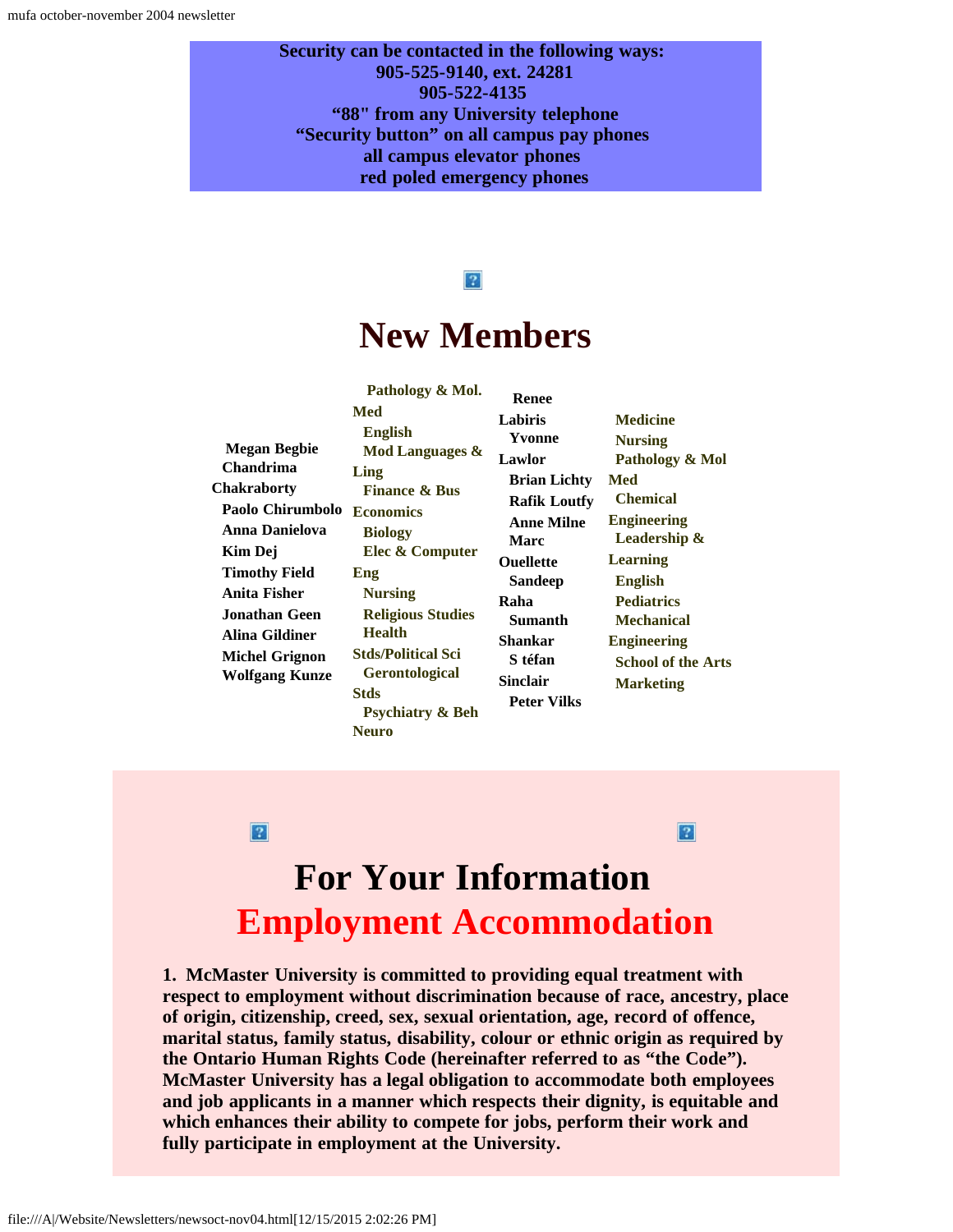**2. To accomplish that goal, the University will work to achieve a workplace free of barriers by providing accommodation for the needs of those individuals covered by the Code, up to the point where it causes undue hardship for the University.**

#### **WHAT IS ACCOMMODATION?**

**3. Employment accommodation is defined as services, adaptations or adjustments which enable persons who require accommodation to compete for jobs and perform employment activities. It is an ongoing process of identifying and removing or minimizing the adverse effects of barriers in the work environment or in the method of doing work, which prevent otherwise qualified persons covered by the Code from achieving expected outcomes of a job. The process is consultative involving employer and employee and results in specific adaptations and/or modifications in employment policies and/or practices.**

**4. Accommodation is:**

**(i) understood as any temporary or permanent measure used to remove a barrier which prevents an otherwise qualified individual from performing or fulfilling the essential duties of a job;**

**(ii) based on individual circumstances and can include but is not limited to recruitment, selection, training, promotion, performance appraisal, benefits provision and any other condition of employment where the need for accommodation may be identified;**

**(iii) based on individual circumstances and can include, but is not limited to:**

 **(a) communication such as producing documents in other languages or alternative media formats;**

 **(b) technical aids such as software or hardware;**

 **(c) employment policy and practice modification such as modifying training policy so people with child or elder care obligations can attend courses during work hours if they make up the time;**

 **(d) job redesign which is defined as restructuring the job by reallocating or redistributing nonessential functions;**

 **(e) human supports such as sign language interpreters, job coaches to help in the initial training and integration of persons with psychiatric or developmental disabilities;**

 **(f) workstation or building modification such as ramps for access to buildings;**

 **(g) work scheduling such as changing schedules so that individuals may participate in the rites associated with their religious faith.**

**If the investigation of individual cases identifies systemic needs, the University will address the systemic changes needed to make the University more accessible to all employees.**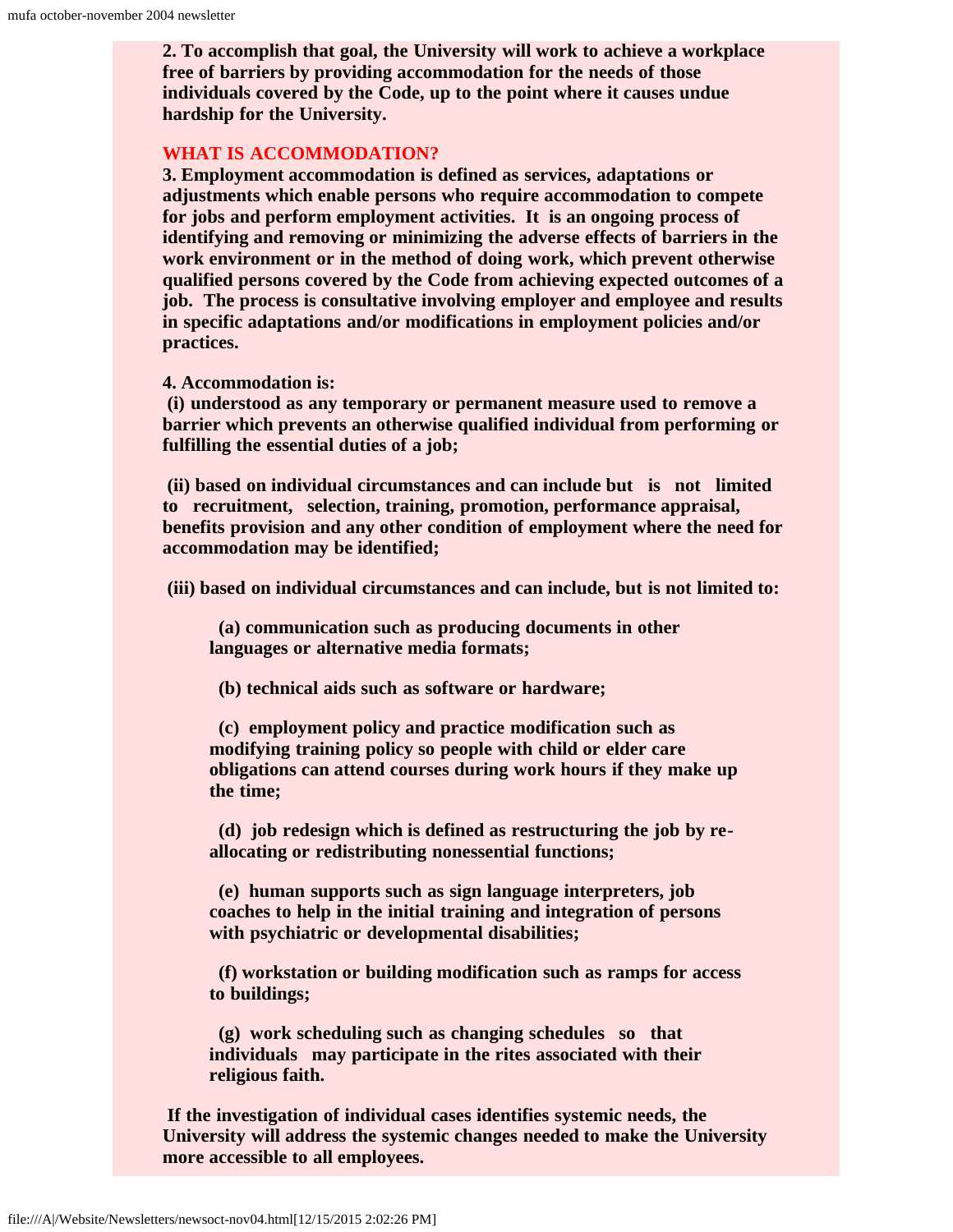*[The full policy can be found in the Faculty Handbook, p. C\*31 or on the MUFA web page at* **<http://www.mcmaster.ca/mufa/handbook/accomm.htm>***]*

# <span id="page-9-0"></span>Editorial: What's this about a new stadium?

The plan for expansion and relocation of the stadium raises two issues: first, is it a good decision for the University, and second, why has there been no consultation with the University community including faculty, staff and students? Has it even followed proper protocol? New construction on campus affects all of us either positively by providing new facilities for our needs, or in negative ways such as through loss of parking or green space, obstructing the view from our offices, or adding to campus congestion.

Plans for the sportsplex expansion were announced last month. The current Phys Ed complex will be expanded west onto the old stadium site. A new \$12 million stadium with seating for 7000 will be built to the north of the sportsplex addition, replacing the present 2000 seat stadium.

We are left to speculate on the merits of the new structure. On the one hand, it would be a source of pride for the University to boast a world-class stadium. It would draw major sports activity to Hamilton. The availability of the new facility would extend into early spring and late fall thanks to the artificial turf.

On the other hand, an expanded stadium will take more space from an already crowded campus. If 7000 sports fans converge on campus, where will they park? The Sterling Street entrance is already overtaxed — the congestion would be annoying for both the drivers and residents. How often will this stadium be filled to capacity? Or even half-capacity? Is it necessary to locate it in the middle of campus?

What are the alternatives? If the stadium were built on West Campus, many of these problems would disappear. There is space aplenty along Cootes Drive. That location would have high visibility, easy road access, loads of parking; it would be easy to find for out-oftown visitors, and a short hop from University residences. It would be totally unobtrusive. Further-more, it would not only maintain the existing green space on the main campus, but also free up extra space for recreation, parking, and future expansion. Isn't it reasonable that buildings added to campus should be used six days a week, not six Saturdays each fall?

The campus plan shows the extinction of open space on campus thirty years from now. The proposed stadium will accelerate this plan. What's the hurry to box ourselves in? Why not save some space for future use? Once the space is lost, can it ever be recovered?

The second issue is one of consultation. Plans for new construction should be shared with the members of the University, not imposed on us. If the old adage applies that two heads are better than one, why not the collective wisdom of a thousand heads? Some of our opinions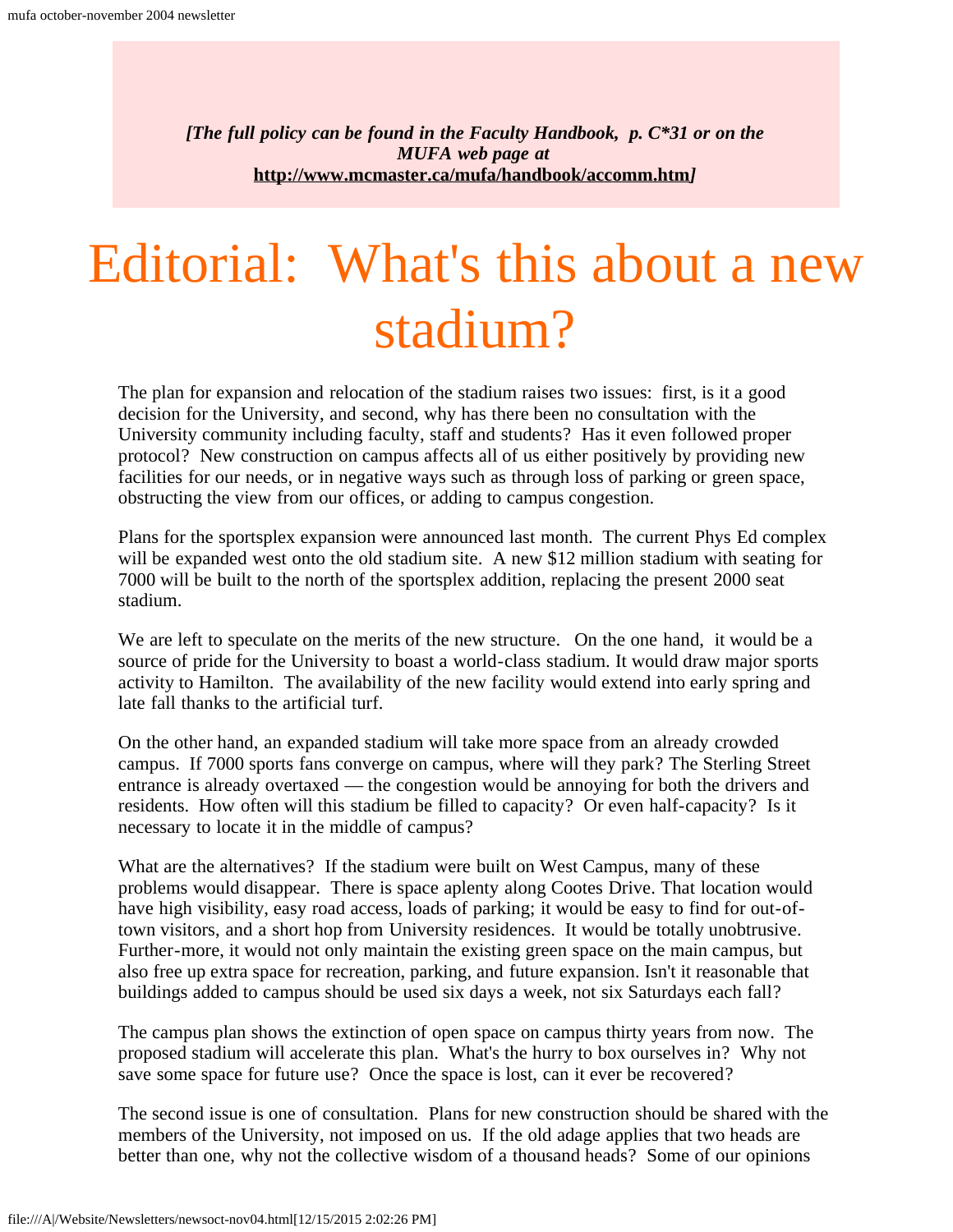may indeed offer a better solution. Isn't it better to consult beforehand than to go it alone?

Most of us feel we have a stake in the University. We gladly contribute our time and energy to showcase the University and attract the best students. The campus is more than just a place of work for most of us; it is a part of our lives, and many of us take a personal interest in the appearance of our campus, and pride in the achievements of our University. Naturally we feel we should have some say in how things are done, especially when it comes to permanent changes that are indeed cast in stone.

The history of the proposed stadium is intertwined with Hamilton's bid for the Commonwealth Games. The issue was no doubt discussed by many committees both before and after Hamilton lost the bid. Now we have been informed of a plan to proceed with a new stadium which apparently has been approved by the Board of Governors, but which no one has explained to the University community. Every senior administrator I've spoken with contends that the decision followed wide consultation, but no one is aware of the details, who did what, how did we get to this point, why are we doing it, can it be justified? No one is able to confirm that it passed the approval of the University Planning Committee (UPC), Planning & Building Committee of the Board, etc. For a \$12 million project that has an impact on the whole University, it certainly ought to have been brought to the public forum for comment. The Administration intends to go full speed ahead, but doesn't seem to understand either the background or the consequences of the decision. It appears to be one of those issues that's hung around long enough without anyone being responsible for it from start to finish. Perhaps that's why it's been pushed through without open review.

Naturally we expect the administrators to lead, but we also expect to be involved in decisions before a major proposal becomes a plan of action. This is definitely a case where consultation would be in order. It's not a question of trying to delay, it's a matter of doing it right.

*Tony Petric*

#### **LTRCHelping Faculty Teach With Technology [http://www.ltrc.mcmaster.ca](http://www.ltrc.mcmaster.ca/)** The Learning Technologies Resource Centre (LTRC) offers technical advice and assistance in teaching and learning in a variety of ways: • Consultation • Project Planning/Management • WebCT or LearnLink • Training / Workshops **Contact Us:** Learning Technologies Resource Centre • On-line Classroom Directory • Equipment Bookings • Laptop Configuration • Emerging Technologies Classroom Audio Visual Services

Phone: 905-525-9140 x 22911 E-mail: ltrc@mcmaster.ca [http://www.ltrc.mcmaster.ca](http://www.ltrc.mcmaster.ca/)

Phone: 905-525-9140 x 22761 E-mail: equipbkg@mcmaster.ca <http://www.ltrc.mcmaster.ca/class>